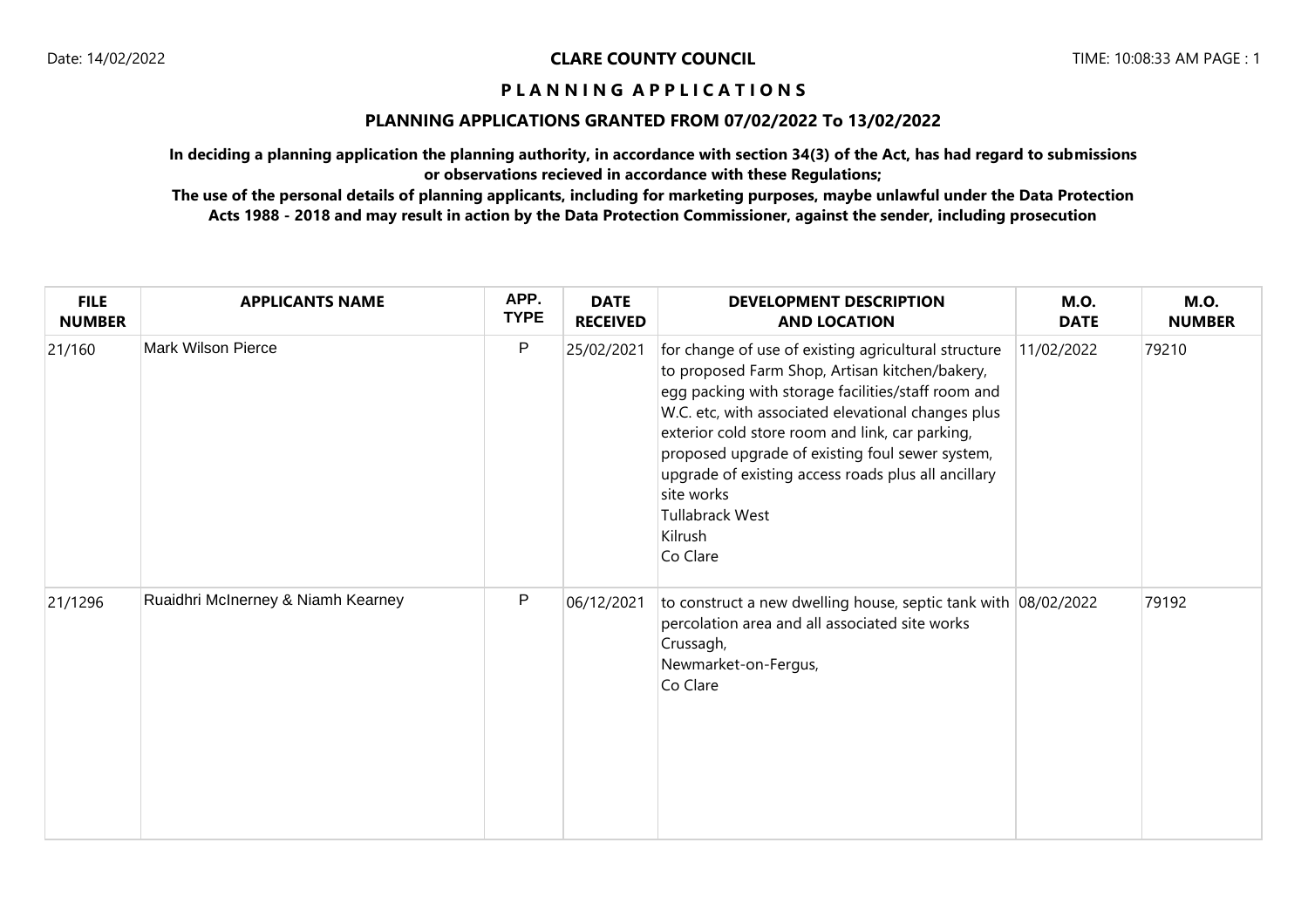# **PLANNING APPLICATIONS GRANTED FROM 07/02/2022 To 13/02/2022**

**In deciding a planning application the planning authority, in accordance with section 34(3) of the Act, has had regard to submissions or observations recieved in accordance with these Regulations;**

| 21/1301 | Denis Murphy  | P | 07/12/2021 | to demolish existing front porch and rear<br>extension. To construct a new rear extension to the<br>existing dwelling house and a detached garage<br>including all ancillary site services and works<br>Ennis Road,<br>Tulla,<br>Co Clare V95 E3Y6                                                                                                                                                                                                    | 09/02/2022 | 79197 |
|---------|---------------|---|------------|-------------------------------------------------------------------------------------------------------------------------------------------------------------------------------------------------------------------------------------------------------------------------------------------------------------------------------------------------------------------------------------------------------------------------------------------------------|------------|-------|
| 21/1302 | Jacinta Healy | P | 08/12/2021 | to construct an extension to the side of the existing 09/02/2022<br>dwelling house along with minor elevation changes<br>and ancillary works<br>23 An tSean Dún<br>Roslevan,<br>Ennis, Co Clare                                                                                                                                                                                                                                                       |            | 79198 |
| 21/1304 | Kevin D'Arcy  | R | 08/12/2021 | of amendments and additions to permitted<br>planning permission 19/578. Amendments and<br>additions include: (a) addition of 6m2 to front<br>conservatory extension (b) exclusion/omission of<br>4m2 rear extension (c) addition of 20m2 front<br>extension (d) addition of 1no. first floor window to<br>the north elevation (e) modifications to the<br>elevations as granted and all ancillary site works<br>Newtown,<br>Ballyvaughan,<br>Co Clare | 07/02/2022 | 79190 |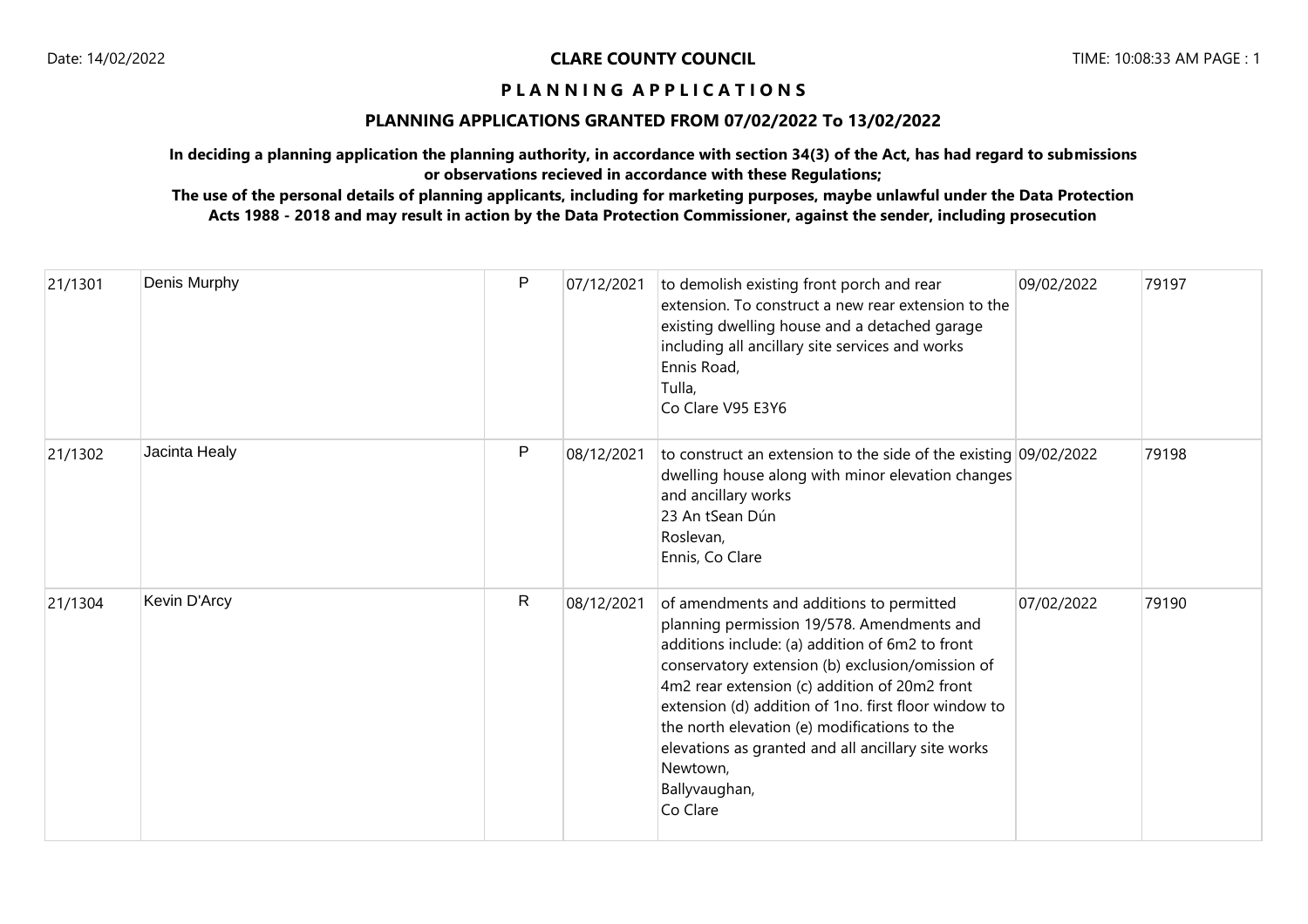# **PLANNING APPLICATIONS GRANTED FROM 07/02/2022 To 13/02/2022**

**In deciding a planning application the planning authority, in accordance with section 34(3) of the Act, has had regard to submissions or observations recieved in accordance with these Regulations;**

| 21/1308 | Paul O'Brien & Orla Duffy                           | P | 08/12/2021 | to construct a new dwelling house and garage<br>complete with a new entrance, sewage treatment<br>system and ancillary works<br>Coolteengowan,<br>Kildysart,<br>Co Clare                                       | 09/02/2022 | 79200 |
|---------|-----------------------------------------------------|---|------------|----------------------------------------------------------------------------------------------------------------------------------------------------------------------------------------------------------------|------------|-------|
| 21/1309 | Aisling McCaw                                       | P | 09/12/2021 | to build a Dwelling House, install a Wastewater<br>Treatment System & all other associated site and<br>ancillary works<br>Kilcorcoran<br>Miltown Malbay<br>Co Clare                                            | 09/02/2022 | 79202 |
| 21/1310 | Board of Management of St John's National<br>School | P | 09/12/2021 | for a single storey extension and alterations to<br>existing school including all associated site works<br>St John's National School<br>Drumgeely Avenue,<br>Shannon, Co Clare                                 | 10/02/2022 | 79205 |
| 21/1315 | Jason & Sarah Buckley                               | P | 10/12/2021 | for development which will consist of a dwelling<br>house with proprietary wastewater treatment<br>system and polishing filter together with ancillary<br>site works<br>Cahersherkin<br>Ennistymon<br>Co Clare | 09/02/2022 | 79203 |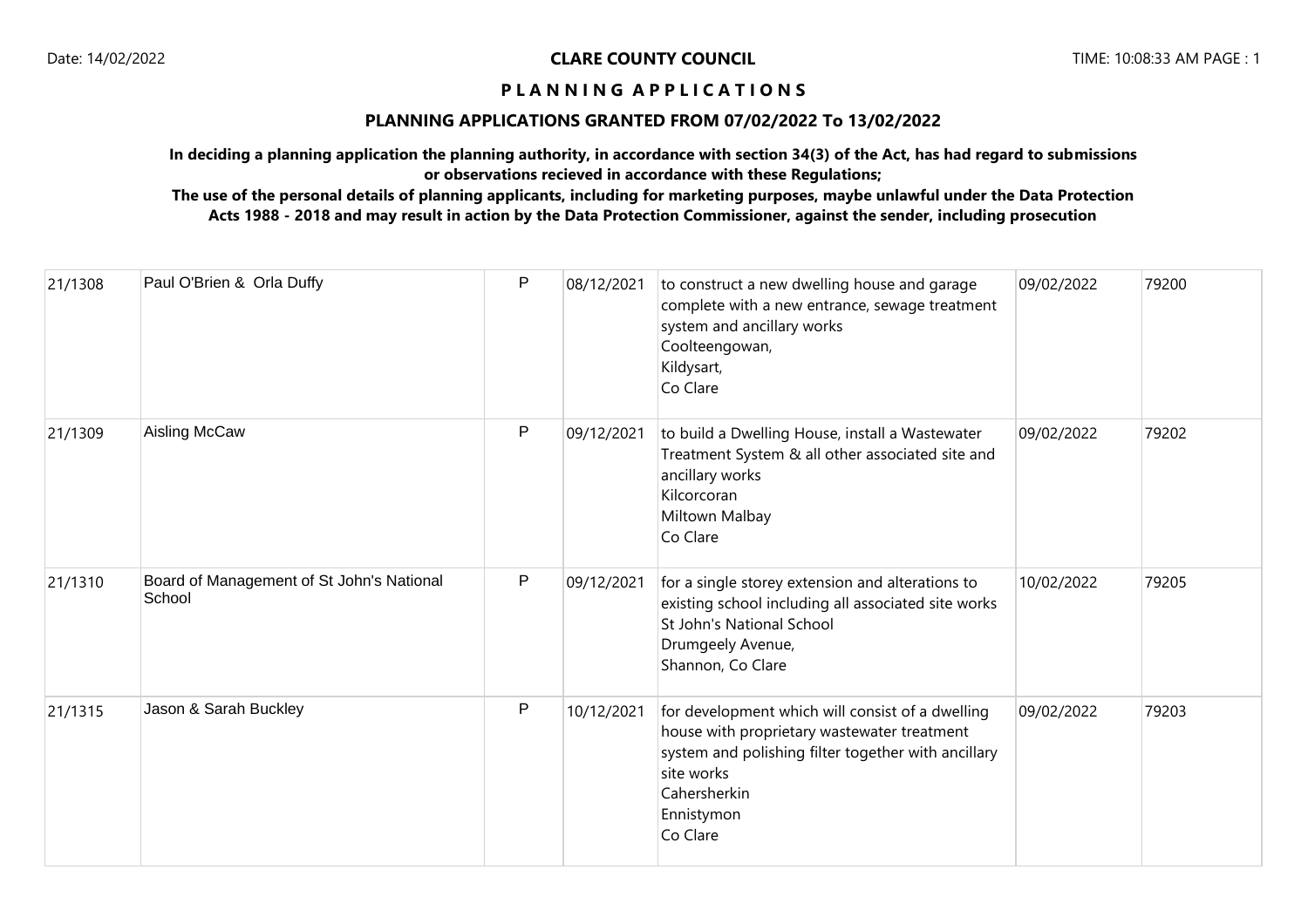# **PLANNING APPLICATIONS GRANTED FROM 07/02/2022 To 13/02/2022**

**In deciding a planning application the planning authority, in accordance with section 34(3) of the Act, has had regard to submissions or observations recieved in accordance with these Regulations;**

| 21/1318 | Imelda Burke             | P           | 13/12/2021 | for development which will consist of (1) the<br>demolition of an existing substandard dwelling<br>house and stores (2) The construction of a new<br>single storey dwelling house with a proprietary<br>wastewater treatment system and ancillary site<br>works<br>Cooraclare Village<br>Kilrush<br>Co. Clare | 10/02/2022 | 79206 |
|---------|--------------------------|-------------|------------|---------------------------------------------------------------------------------------------------------------------------------------------------------------------------------------------------------------------------------------------------------------------------------------------------------------|------------|-------|
| 21/1321 | Clare Reidy & Cian Lynch | P           | 13/12/2021 | the development will consist of the construction of 11/02/2022<br>a single storey dwelling and garage with associated<br>site services. The construction of a septic treatment<br>and percolation system will also be included<br>Lisroe,<br>Ennistymon,<br>Co Clare                                          |            | 79211 |
| 21/1336 | <b>William Mulvihill</b> | $\mathsf O$ | 16/12/2021 | permission to construct dwelling house and<br>connect to existing public services remove existing<br>domestic shed plus all ancillary site works<br>Circular Road,<br>Kilkee,<br>Co Clare                                                                                                                     | 08/02/2022 | 79191 |